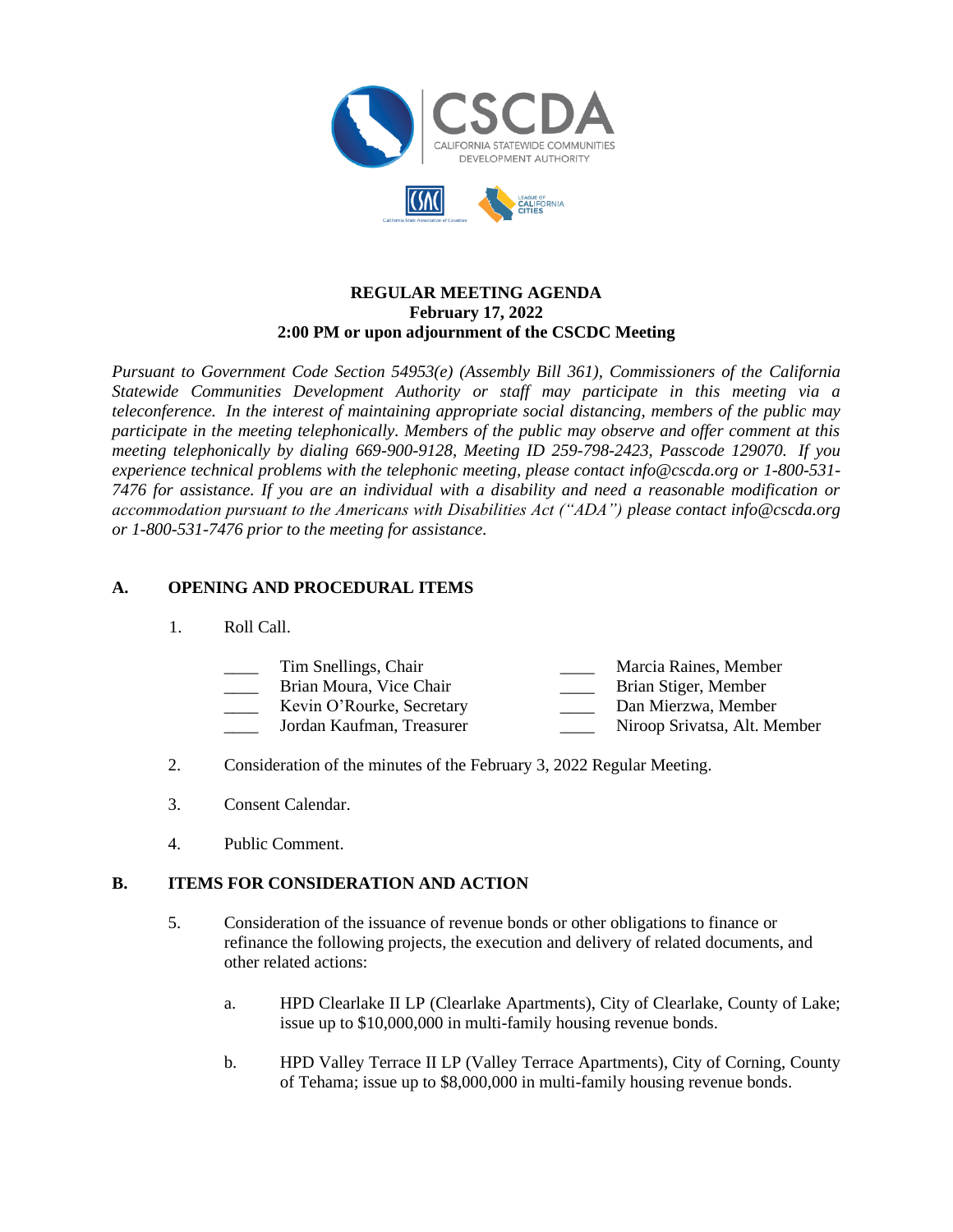- 6. Consider the following resolutions for multiple Statewide Community Infrastructure Program (SCIP) Assessment Districts for Series 2022A or a future bond issuance:
	- a. Resolutions of intention to finance capital improvements and/or the payment of development impact fees for public capital improvements, including approval of proposed boundary maps.
	- b. Resolutions preliminarily approving the engineer's reports, setting date for the public hearing of protests and providing for property owner ballots.
- 7. Consideration of sponsorship of the Local Government Summer Institute at Stanford University.
- 8. Consideration of amendment to Amended and Restated Services Agreement with Bridge Strategic Partners.
- 9. Consideration of Audited Financial Statements for Fiscal Year Ending June 30, 2021.

### **C. STAFF ANNOUNCEMENTS, REPORTS ON ACTIVITIES OR REQUESTS**

- 10. Executive Director Update.
- 11. Staff Updates.
- 12. Adjourn.

**NEXT MEETING:** Thursday, March 3, 2022 at 2:00 p.m.